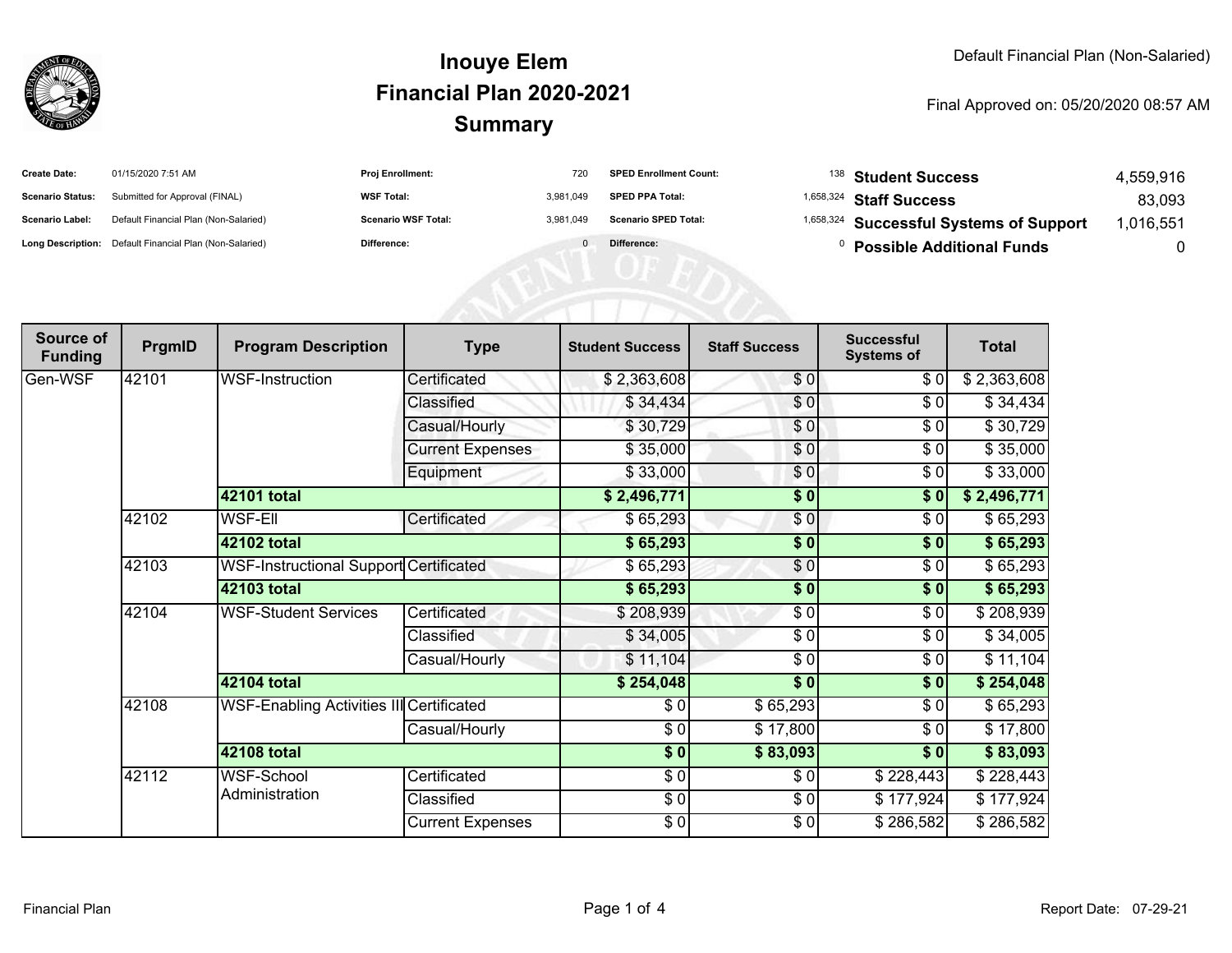

## **SummaryInouye ElemFinancial Plan 2020-2021**

Final Approved on: 05/20/2020 08:57 AM

| Source of<br><b>Funding</b> | PrgmID           | <b>Program Description</b>                       | <b>Type</b>             | <b>Student Success</b> | <b>Staff Success</b> | <b>Successful</b><br><b>Systems of</b> | <b>Total</b>       |
|-----------------------------|------------------|--------------------------------------------------|-------------------------|------------------------|----------------------|----------------------------------------|--------------------|
| Gen-WSF                     | 42112            | <b>WSF-School</b><br>Administration              | Equipment               | $\sqrt{6}$             | $\overline{\$0}$     | \$10,500                               | \$10,500           |
|                             |                  | <b>42112 total</b>                               |                         | $\overline{\$0}$       | $\overline{\$0}$     | \$703,449                              | \$703,449          |
|                             | 42113            | <b>WSF-School Facility</b><br><b>Services</b>    | Classified              | \$0                    | $\sqrt{6}$           | $\sqrt{$277,752}$                      | $\sqrt{$277,752}$  |
|                             |                  |                                                  | Casual/Hourly           | \$0                    | $\overline{\$0}$     | $\overline{$}35,350$                   | \$35,350           |
|                             |                  |                                                  | <b>Current Expenses</b> | $\overline{\$0}$       | $\overline{\$0}$     | $\overline{\$0}$                       | $\overline{\$0}$   |
|                             |                  | 42113 total                                      |                         | $\overline{\$0}$       | $\overline{\$0}$     | \$313,102                              | \$313,102          |
|                             | Gen-WSF          |                                                  |                         | \$2,881,405            | \$83,093             | \$1,016,551                            | \$3,981,049        |
| Gen-SPED                    | 17101            | SPED Ppa - Instruction                           | Certificated            | \$979,395              | $\overline{\$0}$     | $\overline{\$0}$                       | \$979,395          |
|                             |                  |                                                  | Classified              | \$654,246              | $\overline{\$0}$     | $\overline{\$0}$                       | \$654,246          |
|                             |                  |                                                  | Casual/Hourly           | \$24,673               | $\overline{\$0}$     | $\overline{\$0}$                       | \$24,673           |
|                             |                  |                                                  | <b>Current Expenses</b> | \$10                   | \$0                  | $\overline{\$0}$                       | $\overline{\$}$ 10 |
|                             |                  | <b>17101 total</b>                               |                         | \$1,658,324            | $\overline{\$0}$     | $\overline{\$0}$                       | \$1,658,324        |
|                             | 17131            | Special Education in<br><b>Regular Schools</b>   | Certificated            | \$0                    | $\sqrt{6}$           | $\overline{\$0}$                       | $\overline{\$0}$   |
|                             |                  |                                                  | Classified              | \$0                    | $\overline{\$0}$     | $\overline{\$0}$                       | $\overline{\$0}$   |
|                             |                  | <b>17131 total</b>                               |                         | s <sub>0</sub>         | $\sqrt{6}$           | s <sub>0</sub>                         | $\overline{\$0}$   |
|                             | Gen-SPED         |                                                  |                         | \$1,658,324            | $\overline{\$0}$     | s <sub>0</sub>                         | \$1,658,324        |
| Gen-Categ                   | 16807            | <b>Hawaiian Studies</b>                          | Casual/Hourly           | \$20,187               | $\sqrt{6}$           | $\overline{\$0}$                       | \$20,187           |
|                             |                  |                                                  | <b>Current Expenses</b> | $\overline{\$0}$       | $\overline{\$0}$     | $\overline{\$0}$                       | $\overline{\$0}$   |
|                             |                  | <b>16807 total</b>                               |                         | \$20,187               | $\overline{\$0}$     | s <sub>0</sub>                         | \$20,187           |
|                             | <b>Gen-Categ</b> |                                                  |                         | \$20,187               | $\overline{\$0}$     | $\overline{\$0}$                       | \$20,187           |
| Federal                     | 20657            | Essa Title IIa Targeted<br>Prof Dev              | Casual/Hourly           | $\overline{\$0}$       | $\overline{\$0}$     | $\overline{\$0}$                       | $\overline{\$0}$   |
|                             |                  | <b>20657 total</b>                               |                         | $\overline{\$0}$       | $\overline{\$0}$     | $\overline{\$0}$                       | $\overline{\$0}$   |
|                             | 20658            | Essa Title IIa Ed<br><b>Effectiveness System</b> | Casual/Hourly           | $\overline{S}0$        | $\overline{S}0$      | $\overline{S}0$                        | $\sqrt{6}$         |
|                             |                  | <b>20658 total</b>                               |                         | $\overline{\$0}$       | $\overline{\$0}$     | $\overline{\$0}$                       | $\overline{\$0}$   |
|                             | 20659            | Essa Title IIa Prof Dev-<br><b>OCISS</b>         | Casual/Hourly           | $\overline{S}0$        | $\overline{S}0$      | $\overline{S}0$                        | \$0                |
|                             |                  | <b>20659 total</b>                               |                         | \$0                    | \$0                  | \$0                                    | $\sqrt{ }$         |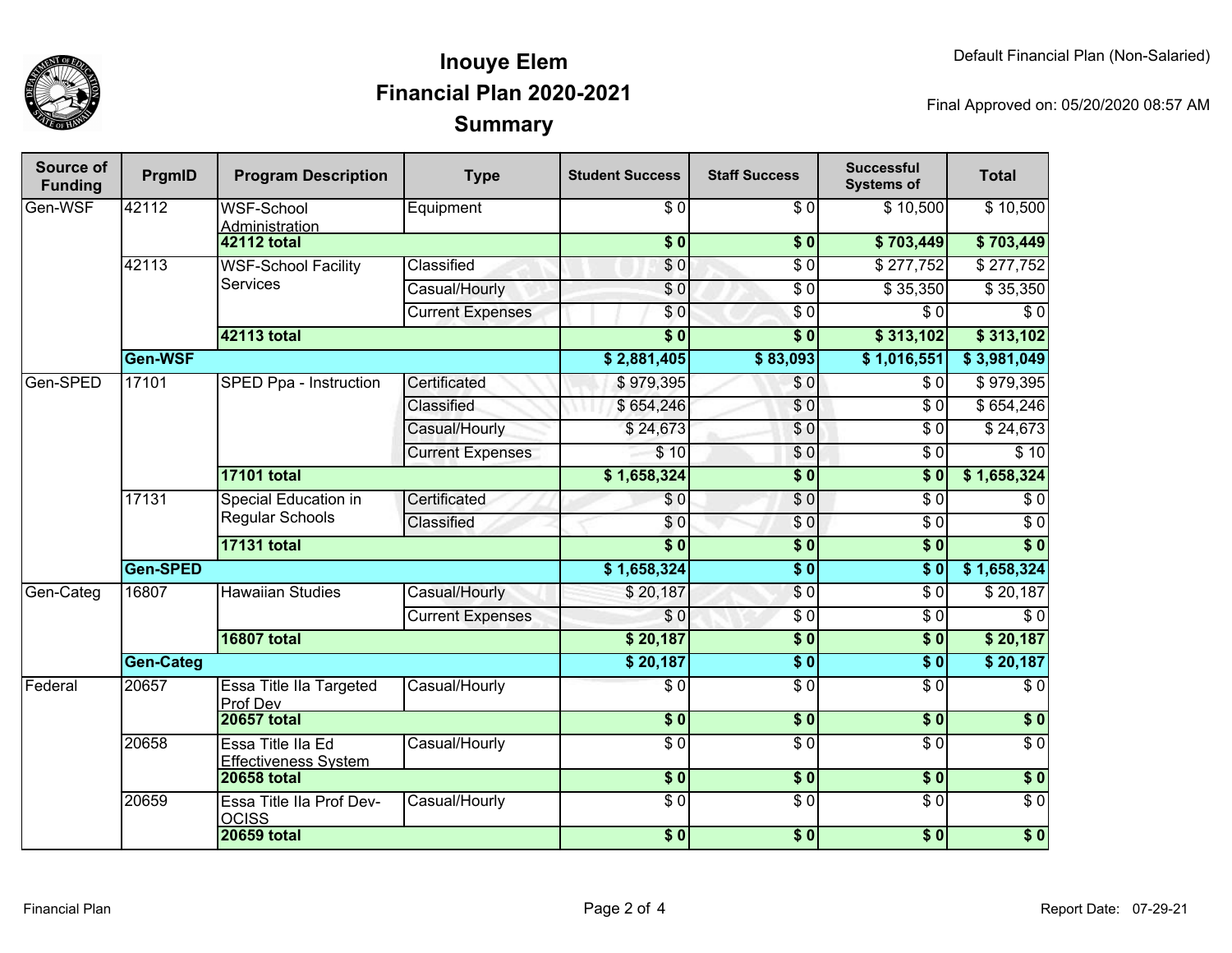

## **SummaryInouye ElemFinancial Plan 2020-2021**

Final Approved on: 05/20/2020 08:57 AM

| Source of<br><b>Funding</b> | PrgmID          | <b>Program Description</b>                           | <b>Type</b>             | <b>Student Success</b> | <b>Staff Success</b> | <b>Successful</b><br><b>Systems of</b> | <b>Total</b>     |
|-----------------------------|-----------------|------------------------------------------------------|-------------------------|------------------------|----------------------|----------------------------------------|------------------|
| Federal                     | 20696           | Essa Title IIa Assist Nhqt<br>to Hat                 | Casual/Hourly           | \$0                    | \$0                  | \$0                                    | \$0              |
|                             |                 | <b>20696 total</b>                                   |                         | $\overline{\$}0$       | \$0                  | $\overline{\$0}$                       | $\overline{\$0}$ |
|                             | 20698           | Essa Title IIa Support<br>New Tchr & Prin            | Casual/Hourly           | \$0                    | $\overline{\$0}$     | $\overline{\$0}$                       | $\overline{\$0}$ |
|                             |                 | <b>20698 total</b>                                   |                         | $\overline{\$0}$       | \$0                  | $\overline{\$0}$                       | $\overline{\$0}$ |
|                             | 35913           | <b>Sch Prgm Food Services</b>                        | Classified              | \$0                    | $\sqrt{6}$           | $\overline{\$0}$                       | $\sqrt{6}$       |
|                             |                 |                                                      | Casual/Hourly           | $\sqrt{6}$             | $\sqrt{6}$           | $\overline{50}$                        | $\sqrt{6}$       |
|                             |                 | <b>35913 total</b>                                   |                         | $\overline{\$0}$       | $\overline{\$0}$     | $\overline{\$0}$                       | \$0              |
|                             | Federal         |                                                      |                         | $\overline{\$0}$       | $\overline{\$0}$     | $\overline{\$0}$                       | \$0              |
| Gen-Cent                    | 35163           | <b>Food Services-General</b>                         | Classified              | \$0                    | \$0                  | $\overline{\$0}$                       | $\overline{60}$  |
|                             |                 | Fund                                                 | Casual/Hourly           | \$0                    | \$0                  | $\overline{\$0}$                       | $\sqrt{6}$       |
|                             |                 | 35163 total                                          |                         | $\overline{\$0}$       | $\overline{\$0}$     | $\overline{\$0}$                       | \$0              |
|                             | <b>Gen-Cent</b> |                                                      |                         | $\overline{\$0}$       | $\overline{\$0}$     | $\overline{\$0}$                       | \$0              |
| Special                     | 19061           | DOD-Survey Card<br>Incentive                         | <b>Current Expenses</b> | \$0                    | $\sqrt{6}$           | $\overline{\$0}$                       | $\sqrt{6}$       |
|                             |                 | <b>19061 total</b>                                   |                         | $\overline{\$0}$       | $\overline{\$0}$     | $\overline{\$0}$                       | $\overline{\$0}$ |
|                             | 19062           | <b>DOD-Fed Connected</b><br><b>Student Incentive</b> | <b>Current Expenses</b> | \$0                    | $\overline{\$0}$     | $\overline{30}$                        | $\overline{S}0$  |
|                             |                 | <b>19062 total</b>                                   |                         | $\overline{\$}0$       | $\overline{\$0}$     | $\overline{\$0}$                       | \$0              |
|                             | 19085           | DOD-Ea-Leilehua                                      | Casual/Hourly           | \$0                    | $\overline{\$0}$     | $\overline{\$0}$                       | $\overline{\$0}$ |
|                             |                 | Complex FY17                                         | <b>Current Expenses</b> | \$0                    | $\overline{\$0}$     | $\overline{\$0}$                       | $\overline{30}$  |
|                             |                 | <b>19085 total</b>                                   |                         | $\overline{\$}0$       | $\overline{\$0}$     | $\overline{\$0}$                       | $\overline{\$0}$ |
|                             | 35304           | Food Services-Special<br>Fund                        | <b>Current Expenses</b> | $\overline{\$0}$       | $\overline{\$0}$     | $\overline{\$0}$                       | $\overline{\$0}$ |
|                             |                 | 35304 total                                          |                         | $\overline{\$0}$       | $\overline{\$0}$     | $\overline{\$0}$                       | $\overline{\$0}$ |
|                             | <b>Special</b>  |                                                      |                         | $\overline{\$0}$       | $\overline{\$0}$     | $\overline{\$0}$                       | $\overline{\$0}$ |
| <b>Grand Total</b>          |                 |                                                      | \$4,559,916             | \$83,093               | \$1,016,551          | \$5,659,560                            |                  |